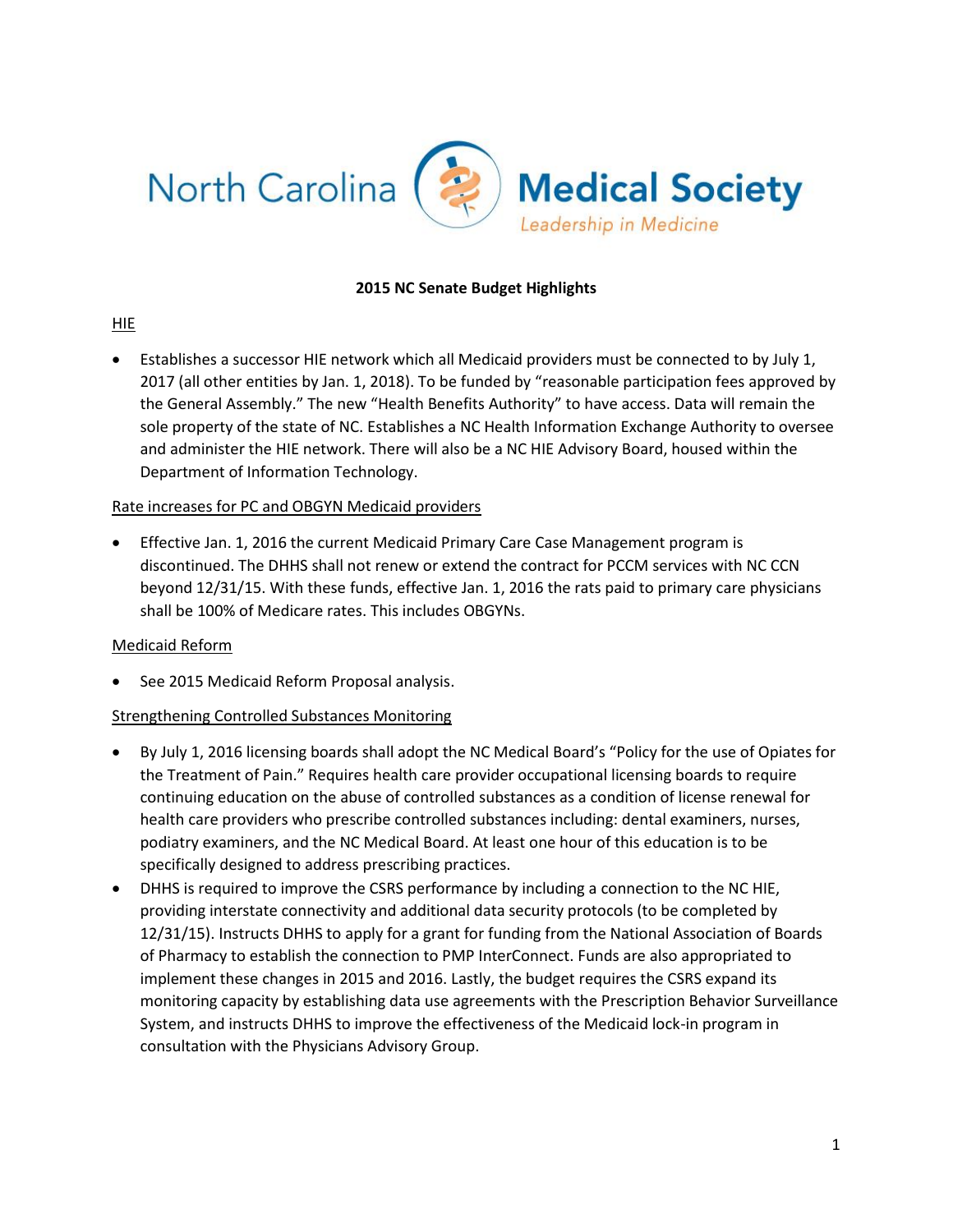• The budget creates the Prescription Drug Abuse Advisory Committee, to be staffed by DHHS which will develop and implement a statewide strategic plan to combat the problem of prescription drug abuse.

## CON Repeal

Repeals the state's certificate of need laws in three phases:

1. Effective Jan. 1, 2016 the CON laws will not apply to the following health service facilities and activities- the establishment of beds or a change in bed capacity at certain health facilities including acute care hospitals, inpatient psychiatric hospitals, inpatient rehab hospitals, kidney disease treatment centers, ICFMRs, and chemical dependency treatment facilities. This also will remove requirements for the offering of any of the following services- bone marrow transplantation, burn care services, open heart surgery, solid organ transplantation and the acquisition of the following equipment- gamma knife equipment, heart lung bypass machine, or lithotripter or the construction, establishment or increase in the number or location of an O.R. or gastro endoscopy room in a licensed health service facility.

2. Effective Aug. 1, 2017 CON laws will not apply to the establishment of beds or change in bed capacity at diagnostic centers or ASCs.

3. Effective Jan. 1, 2019 CON laws do not apply to the remaining health service facilities and activities (i.e., nursing homes, hospice programs, LTC hospitals, etc.).

Also repeals all existing certificates of public advantage (COPAs) effective Jan. 1, 2016.

# Medical Examiners Funding

 Provides funding for mandatory training (annual continuing education training as directed by the Office of the Chief medical Examiner). Provides funds to increase the Medical Examiner autopsy fee (\$1,250 to \$2,800), to increase the Medical Examiner fee (\$100 to \$250) and to increase the transportation rate for death investigations and autopsies.

#### Funds for Local Inpatient Psychiatric Beds or Bed Days

 Appropriates in 2015-2016: \$43,049,144 and 2016-2017: \$43,049,144 for local inpatient psychiatric beds. This provision also requires reporting by LME/MCOs to the state on use of these beds and/or bed days.

# NC Tracks

Funds appropriated for the development and implementation of ICD-10.

#### Rural Health Loan Repayment Programs

 Continued funding for the State Loan Repayment Program for primary care providers and expansion of state incentives to general surgeons practicing in CAHs.

#### Community Paramedicine Pilot Program